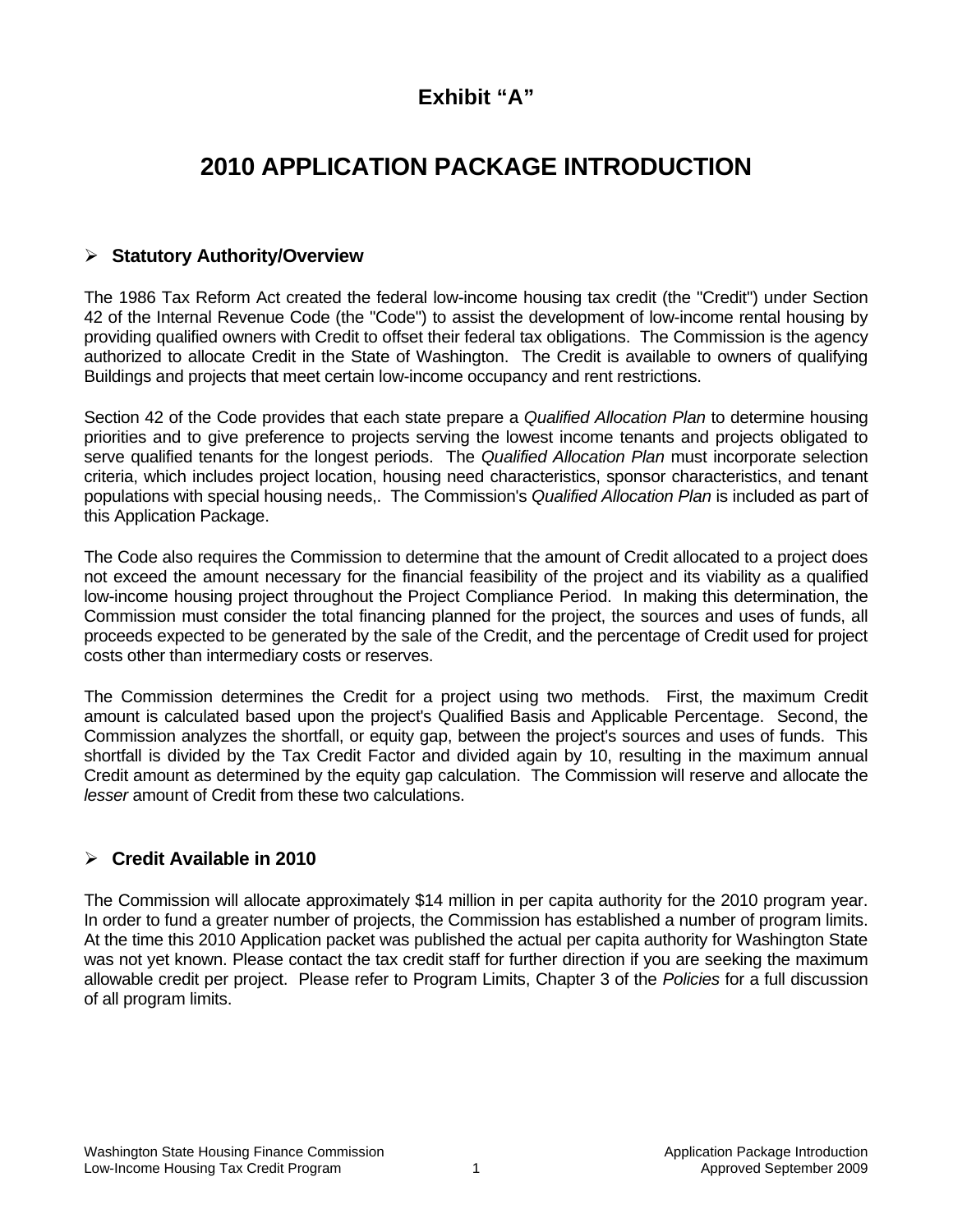## ¾ **Credit Set-Asides**

The Commission has established four Credit Set-Aside categories:

| <b>Qualified Nonprofit Organizations:</b> | 10%        |
|-------------------------------------------|------------|
| <b>HOPE VI</b>                            | <b>20%</b> |
| <b>Rural Housing projects</b>             | 15%        |
| Rural Development (RD) projects:          | 5%         |

All projects will be considered for the Credit Set-Aside category selected in the Application. With the exception of the HOPE VI Credit Set-Aside, if a project does not receive a Credit Reservation and Carryover Allocation Contract in the selected category, the project may still qualify based upon its ranking against other projects competing for the balance of Annual Authority.

## ¾ *Prior to submitting your Application to the Commission:*

#### ¾ **Read the entire Application Package carefully**

The materials in this Application Package assume you or your advisors have knowledge of: (i) low-income housing tax credits; (ii) whether your particular project may be eligible for Credit; and (iii) how to syndicate or otherwise utilize Credit to finance project costs. If you would like to receive a more basic summary of how tax credits work, please call (206) 464-7139 and ask to speak to a development analyst in the Tax Credit Division or refer to our website at [www.wshfc.org/tax-credits.](http://www.wshfc.org/tax-credits)

The *Policies* describe the process and criteria used by Commission staff to evaluate and rank projects for recommendations for Credit Reservations and Carryover Allocations. The *Policies* also describe the conditions, limitations, and requirements that must be satisfied in order for your project to be eligible for a Credit Reservation and Carryover Allocation Contract, a final allocation, and how to maintain the reservation during the development and construction of the project. The *Policies* also set forth project transfer or assignment requirements, an overview of the project monitoring requirements during the operation of the project, the Commission's fee schedule, a description of the Commission's process for decisions and reviews, and the *Policies* applicable to qualified tax-exempt bond-financed projects.

The *Policies* include the Commission's interpretation of the requirements under Section 42 of the Code, as well as additional conditions established by the Commission. The *Policies* include a Glossary that defines technical terms, which are capitalized in the Application package.

#### ¾ **Meet with your advisors**

Prior to submitting an Application, we recommend you consult with your tax advisor, legal counsel, and/or accountant to ensure that your project meets the requirements to participate in the tax credit program, especially the Minimum Threshold Requirements in Chapter 4 of the *Policies*. Be certain that you have the documentation to qualify for participation in any selected Credit Set-Aside or to support any selected Allocation Criteria. We also invite you to make an appointment to meet and discuss your proposal with tax credit staff prior to submitting an Application.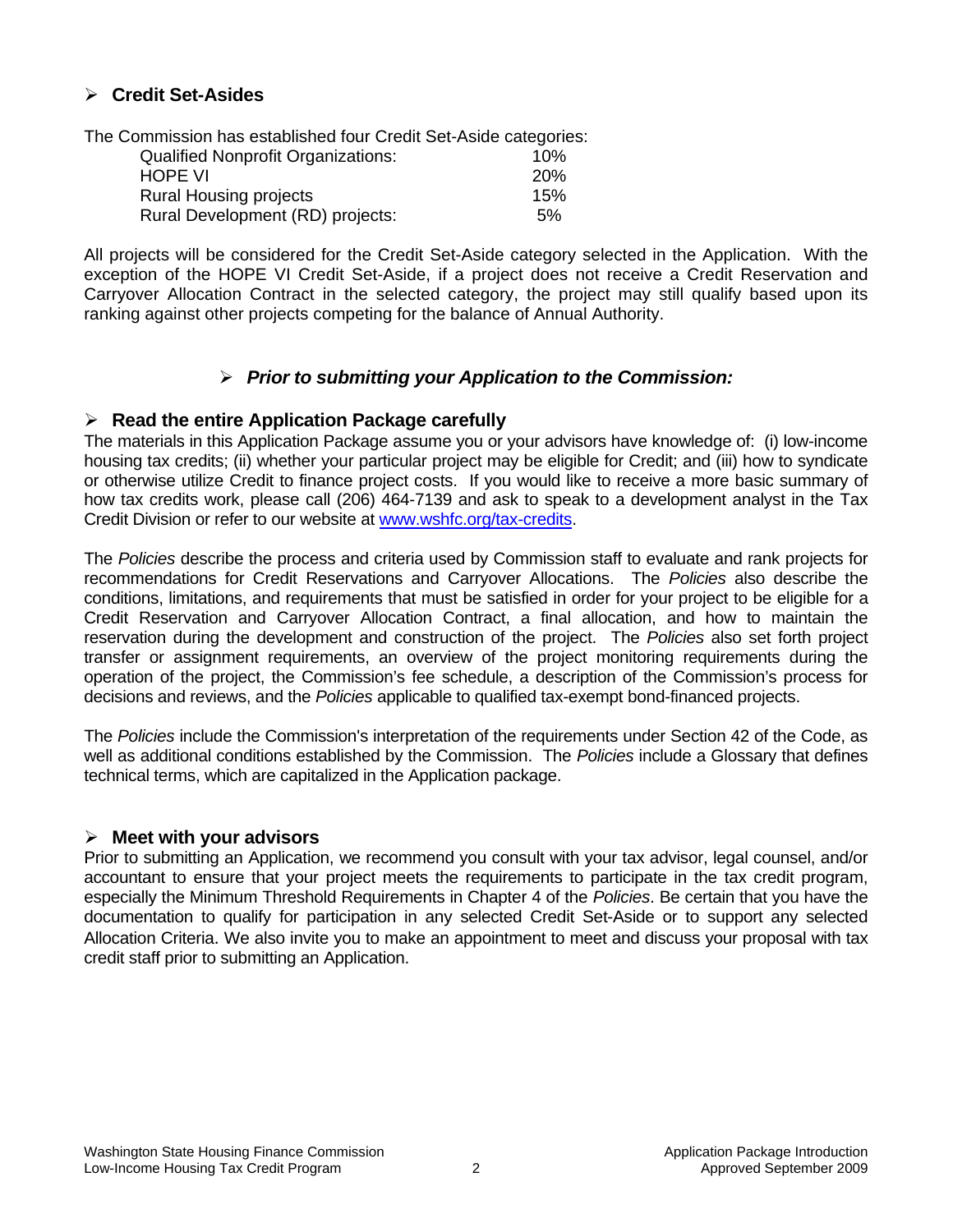## ¾ *Submitting your Application:*

## ¾ **The Application**

Complete and sign the Application, and submit it with all required attachments and application fee to the Commission not later than the **Application deadline, Friday, January 15, 2010 at 5:00 p.m.**

## ¾ **Processing**

The Commission staff will first review your Application for completeness and will confirm that the project complies with the General Requirements and Disclosures, Program Limits, and Minimum Threshold Requirements as detailed in Chapters 2, 3 and 4, of the *Policies*. The staff will then review your supporting documentation to determine whether your project qualifies for the selected Credit Set-Aside and meets the conditions to receive any selected Allocation Criteria points. A five-day Correction Period allows you to provide missing information or clarify items for your project. Following the Correction Period, all projects are ranked for recommendations to receive Credit in each Credit Set-Aside category by the number of Allocation Criteria points scored. Please refer to Chapter 6 of the *Policies* for additional information regarding Allocation Criteria points. The Commission staff will also calculate the Credit amount needed for the project.

During this process, the Commission notifies the chief executive officer of the local jurisdiction where your project is located to provide an opportunity to comment on your project. The Commission also conducts a public hearing to receive comments from the general public regarding all the projects submitted in the Application round.

The Commission approves a list of the projects and authorizes the Executive Director to establish Credit Reservation and Carryover Allocation Contracts and other related documents for projects as appropriate. The Commission will make available Credit reservation and carryover allocations to qualified projects as outlined in more detail in Chapter 7 of the *Policies*. You will be notified by mail if your project qualifies for Credit.

If your project is selected for a Credit reservation and carryover allocation, you will be required to enter into a Credit Reservation and Carryover Allocation Contract. During the project's development process, you will also be required to enter into additional agreements with the Commission, such as a Regulatory Agreement, and meet certain development milestones, all of which are described in the *Policies*.

## ¾ **Project Milestones**.

Each project must meet the development milestones identified in the *Policies* and the project's Credit Reservation and Carryover Allocation Contract. The milestone dates are established in accordance with the development schedule for each project but cannot exceed certain stated deadlines depending on what calendar year your project is Placed-In-Service.

## ¾ **Application Schedule.**

## Application Deadline: **Friday, January 15, 2010 at 5:00 p.m.**

Tentative dates to keep in mind for 2010 Applications: estimated Commission approval of projects will begin in February 2010 and continue on a "rolling basis monthly.